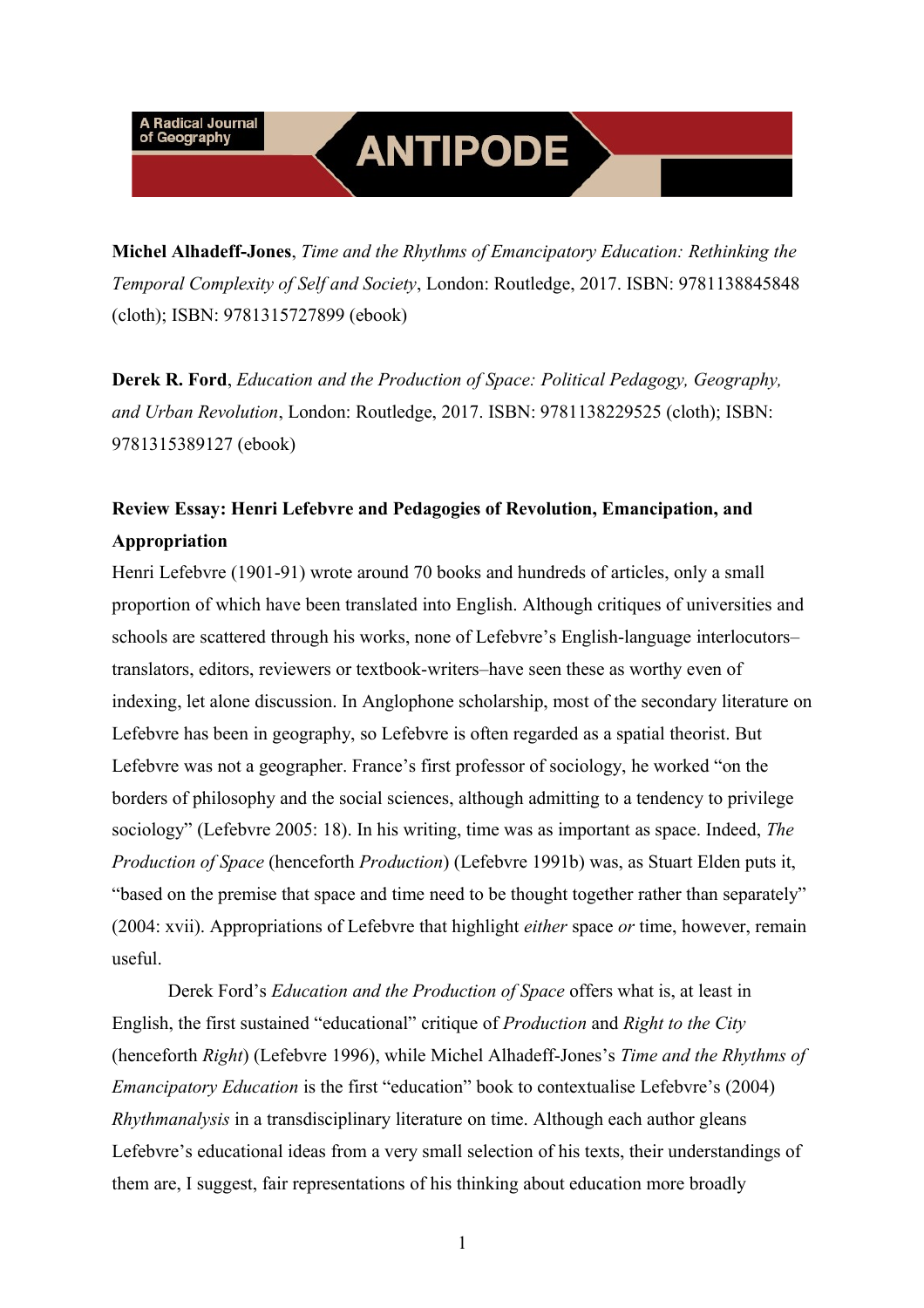### **ANTIPODE**

(Middleton 2014, 2016). For, although Lefebvre's thematic interests evolved over the years, "there is no epistemological break" in his work, which, when read as a whole, "resembles a fluid constellation of concepts" (Kipfer 2009: xxv). So how do their readings of Lefebvre advance each author's pedagogical project? And what contribution might these innovative books make to education studies, geography and other disciplines?

#### *Overview: Critique as Pedagogy*

Scholarly texts are enabled and constrained by their authors' biographies and spatiotemporal locations. Michel Alhadeff-Jones, a Swiss adult educator in his forties with a background in psychology, has previously written mainly in French. His foray into English-language academic literature is based on the eight years he spent teaching adult education seminars at Columbia University's Teachers College in New York. He introduces to an Anglophone audience a vast array of French, and to a lesser extent German, social and educational theories of time, most of which are not yet available in English translation. Although Alhadeff-Jones does not address Lefebvre directly until late in his book, its wide-ranging literature reviews all funnel into the concluding discussions of *Rhythmanalysis* and rhythmanalytic case study of a "pedagogy of emancipation".

Alhadeff-Jones contrasts the study of education in Anglophone universities with that in Western Europe. In France and Germany, influenced by phenomenology's focus on "being" and "becoming", "education" is not fragmented into disciplines (as it is in Anglophone universities), but is itself a discipline. Citing Bernard Charlot's definition of education as "a body of practices and processes through which *l'humain* emerges within human beings" (p.42), he argues that trans-disciplinary approaches such as French educationist Gaston Pineau's have no counterpart in English.

Derek Ford is an academic newcomer in his early thirties from the USA. There, as in British and Commonwealth universities, "education studies" was historically fragmented into "foundation" disciplines (history, philosophy, sociology, psychology of education). Lefebvre saw disciplinary segmentation as fostering a "fetishism of the partial, and thus of the fragmentary and the specialised" (2002: 68). The only transdisciplinary, and distinctively *educational*, concept is "pedagogy". Broadly defined, a pedagogy is any practical activity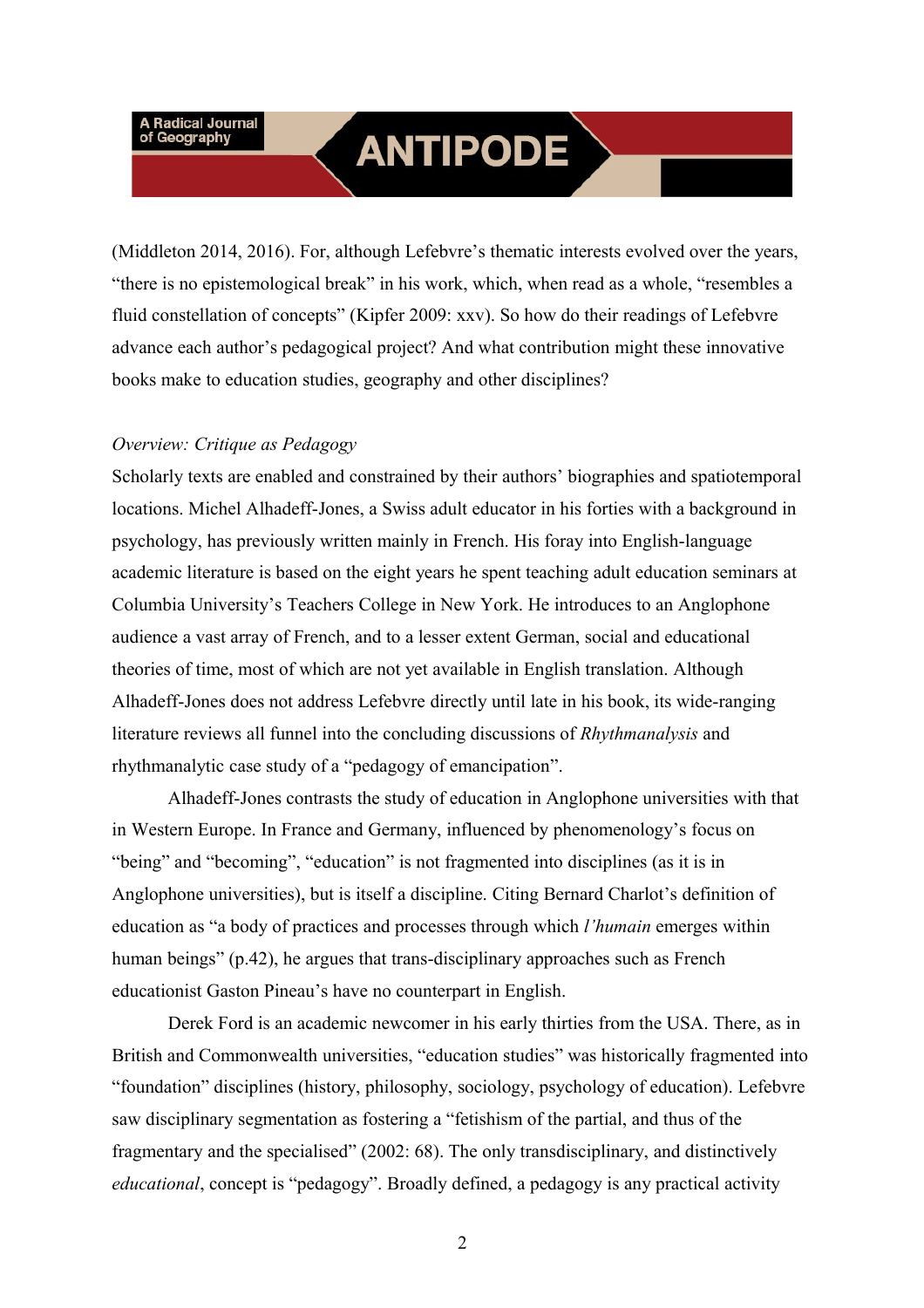#### **ANTIPODE**

that is intended to effect learning. With a background in philosophy, political theory, and social activism, Ford had embedded his recent doctoral thesis in the American neo-Marxist literature known as "critical pedagogy". But this, he now claims, having lost sight of its Marxist roots, has "reached a dead end" (p.6). He continues: "I want to take the advantage (or arrogance?) of my youth and try to start something new" (p.x). His book aims to initiate a "revolutionary political pedagogy".

Both authors see Lefebvre's overarching project as at root pedagogical. Lefebvre described his method as a "critique of everyday life". Neither Ford nor Alhadeff-Jones refers to the "critique of everyday life" by name, or to Lefebvre's (1991a; 2002; 2005) works with that title. However, Alhadeff-Jones's reading of *Rhythmanalysis* and Ford's of *Production* and *Right* both bring to light its fusion of critique and pedagogy. Influenced by Marx's early works, Lefebvre identified his object of inquiry as "the process of historical becoming" (2002: 129; see also 2009b). He continues: "active man creates the human world, and through the act of production, produces himself. He does not simply produce things, implements or goods; he also produces history and situations. He creates "human nature'…" (Lefebvre 2002: 95). Oscillating between macro- (global), meso- (institutional), and micro- (local, interpersonal) levels, critique of everyday life problematizes relations between the academic and administrative abstractions of the metropolitan "far order" and subjectivities, practices and experiences of "ordinary people" in everyday settings. Uncovering relations of domination and exploitation, its purpose is at once political and pedagogical:

To study the everyday is to wish to change it. To change the everyday is to bring its confusions into the light of day and into language; it is to make its latent conflicts apparent, and thus to burst them usunder. It is therefore both theory and practice, critique and action. (Lefebvre 2002: 209)

Stuart Elden (2006) locates Lefebvre's approach "between Marx and Heidegger". Ford writes mainly from the Marxist "end" of this continuum, asserting "the primacy of material production" as the "fundamental structural antagonism" (p.26). Identifying himself as a communist, Ford allies his revolutionary pedagogy with struggles against the "ongoing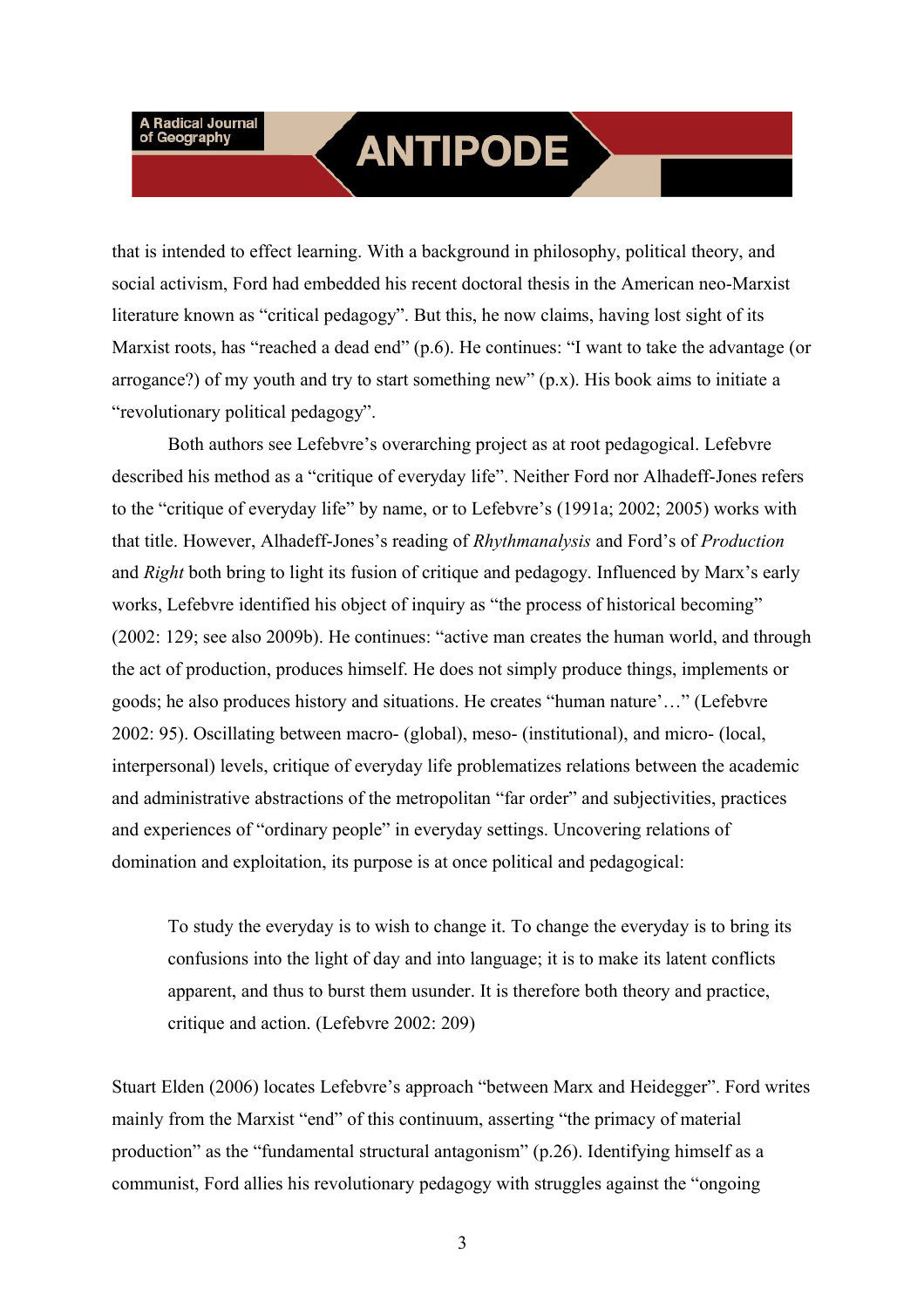### **ANTIPODE**

division of the world between oppressing nations and oppressed nations, between the imperialist camp and the camp of the proletarian and its allies in the colonised and formerly colonised nations" (p.93). Alhadeff-Jones highlights the continuum's phenomenological pole: it is through the *experience* of rhythms that time becomes "knowable". Both authors, however, as Ford expresses it, understand that "political transformations are necessarily pedagogical events" (p.28).

#### *A Revolutionary Pedagogy for Space*

Derek Ford sets out to "stage a deep conversation between critical geography and pedagogy"  $(p.x)$ . Neo-Marxist educationists of the late  $20<sup>th</sup>$  century had privileged "local narratives and subjugated knowledges at the expense of and disconnection from an overall critique of political economy" (p.25). Lefebvre's writings on urban space will help him to integrate "theories and histories of spatial production within the framework of a pedagogy oriented toward revolution" (p.x). This will at once "spatialise education theory and educationalise spatial theory" (p.6).

Since the late 1990s, *Production* and, more recently, *Right* had influenced a "spatial turn" in education studies (Gulson and Symes 2007). However, Ford sees such educational engagements as superficial, merely "taking space into account" by applying the labels "perceived, conceived, and lived" as outlined in *Production*'s opening chapter. Drawing largely on the three volumes of Marx's *Capital* and, to a lesser extent, his *Grundrisse*, Ford's Marxist readings of *Production* and *Right* highlight their underpinnings in "political economy", rather than their "humanist" or phenomenological dimensions. Although he will refer to ideology and alienation, these are "situated within the matrix of production" (p.18). Early chapters introduce key Marxist terms (including "commodity fetishism", "social relations", "fixed and variable capital", and "abstract and concrete labour"). Clear and succinct, these sections would be useful introductory reading for students.

Ford uses Lefebvre's term "urban inhabitant" to update Marx's 19<sup>th</sup> century concept of the working class "from those engaged directly in value production to those involved in the realm of social reproduction, including not only those labouring for the state (like teachers) but also those labouring in the domestic sphere" (p.88). This reference to the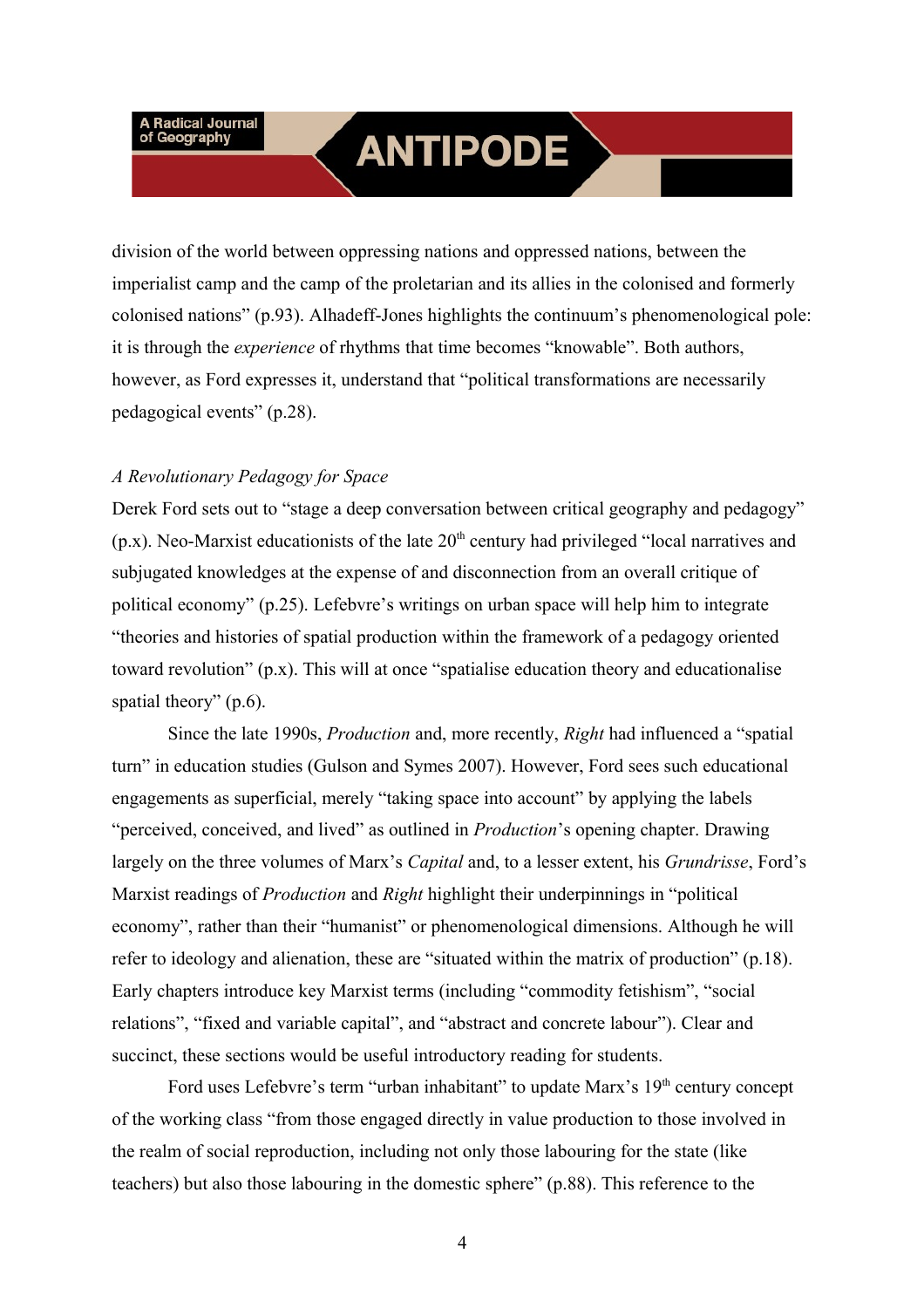### **ANTIPODE**

"domestic sphere" is his main allusion to women. Other than this, Ford dismisses "gender" as a matter of personal "identification". When class disappears under communism, people may still construct gendered and cultural identities, but these will no longer matter politically or economically. Ford needed at least to acknowledge feminist challenges over the materiality of bodies, including debates over biological reproduction.

In *Production*, the "concept of space denotes and connotes all possible spaces, whether abstract or real, mental or social" (Lefebvre 1991b: 299). The *perceived* is social space: the embodied world of everyday *spatial practice*–"the practical basis of the perception of the outside world" (Lefebvre 1991b: 38). *Conceived* spaces are abstract, mental (and legal/bureaucratic) *enclosures–*the "dominated spaces" of commercial or state property. *Representations of space* are their codified visualisations (blueprints, flowcharts, timetables, maps) and quantitative measures of their exchange value. This is the city as *habitat*, as product to be consumed. Against this is inhabitation (or dwelling)–the city as lived. The "appropriated" spaces of use value are infused with historical, cultural, and personal meanings, the creative work (*oeuvre*) as against the product. In Ford's words, the "right to *oeuvre*, to participation and appropriation (clearly distinct from the right to property) are implied in the right to the city" (p.86). He continues: "representations of space dominate experience. The dialectic between the three has become stuck" (p. 106). People were "mystified" by abstractions. In universities, "knowledge accumulates and becomes 'capitalised' in the same manner as the material wealth represented by objects or money" (Lefebvre 1969: 146). Ford describes the pedagogical/political task of a "militant" (or "organiser") as "to focus in on the subjective conditions, on our understanding and critique of the current order of things, on changing ourselves and orienting ourselves and others toward the possible futures that are immanent in the present" (p.xi).

Lefebvre's (2004: 38-45) distinction (in *Rhythmanalysis*) between *education*, *dressage* and *learning* would have been useful in Ford's discussion*.* Learning is effected by dressage and by education. Dressage is drill, routine, the bodily discipline of socialisation and training. In contrast, education opens out possibilities and is centred on "concrete problems that are both practical and theoretical, both empirical and conceptual" (Lefebvre 1969: 157). Education identifies contradictions in human experience and "[c]ontradictions give rise to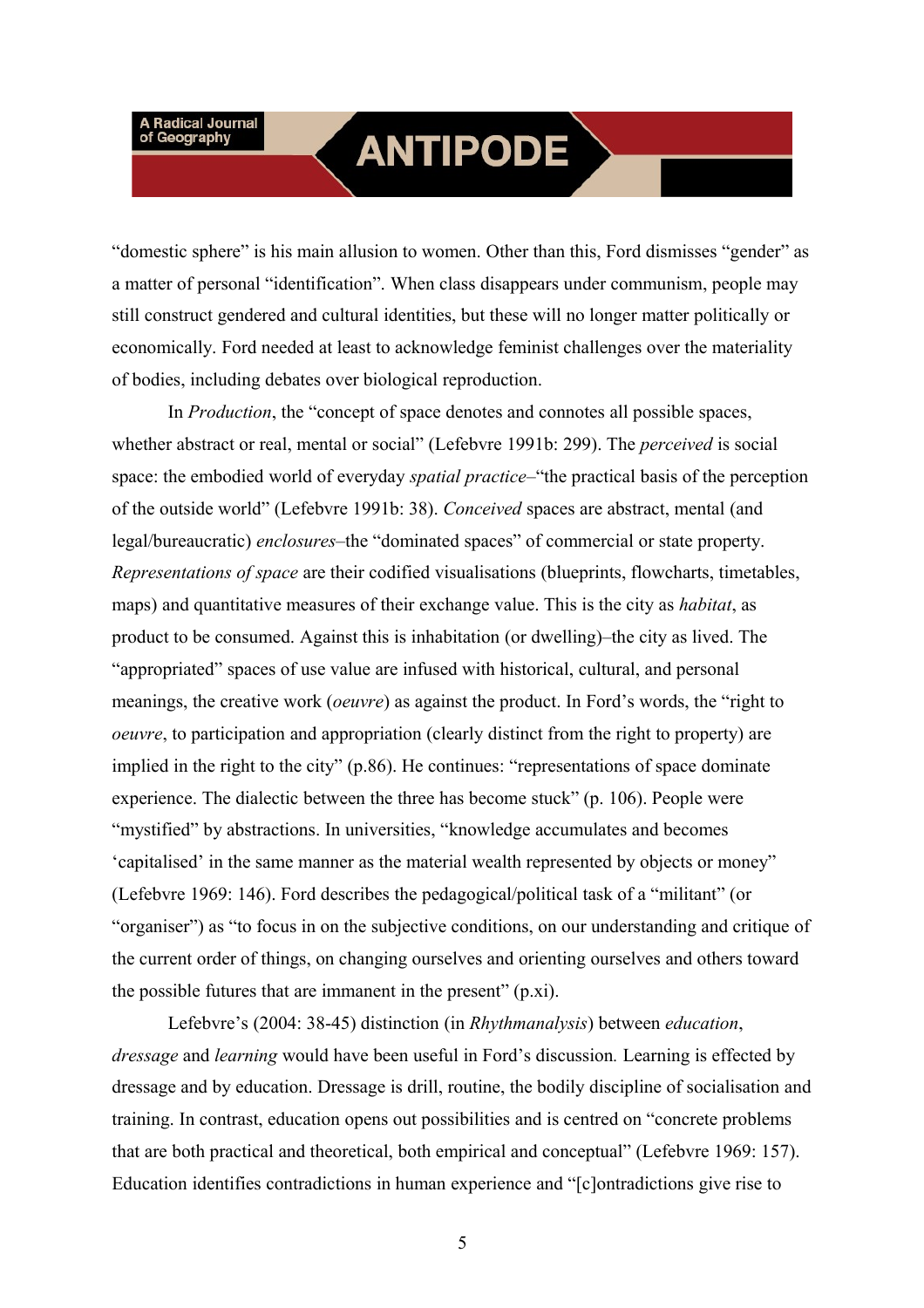### **ANTIPODE**

problems, and thus to a set of possibilities" (Lefebvre 2002: 209). Lefebvre designated the historical conjunctures of the 1910s and 20s and the youth rebellions of the late 1960s as "critical moments" when the taken-for-granted cracks open and possibilities reveal themselves. Ford sees the early  $21<sup>st</sup>$  century as another such conjuncture: in contemporary cities "all of capitalism's contradictions reach their boiling point" (p.94).

He explores how Keynesian welfare states resulted from mid  $20<sup>th</sup>$  century proletarian offensives in the class war. Ford then discusses how, from the 1980s, capital's neoliberal fight-back secured "privatisation through dispossession" and saw the "elements of collective consumption … subjected to laws of the market" (p.88). Education was at once neoliberalism's "means, object, and site" (p.35). As means, neoliberal theory was produced in universities; as object, universities and schools are being privatised; as sites, they reproduce the alienated subjectivity of the "atomised, competitive individual". Ford describes the city as at once "boiling over with misery and simmering with possibility, an oppressive and liberating formation. For, while the city congregates people and production, letting loose the productive capabilities of humans, it also atomises people" (p.79).

Although these sections are well-written and consistent with Lefebvre's thinking, it would have been useful here to include Lefebvre's own accounts of this Keynesian "redistribution of the social surplus" (2009a: 129), the neoliberal turn (Lefebvre 2005), and his discussion of how the "mental spaces of the state" (*raison d'état*) are pedagogically (re)produced both directly (as curriculum) and indirectly in the course of bureaucraticregulatory practices (Lefebvre 2009c: 225). In 1981, Lefebvre discerned the commodification of information and predicted that "computerised" bureaucratic practices (pedagogies) of commercial and state bureaucracies would produce a new "human nature": the "substitution of the 'user', figure of daily life, for the political figure of the 'citizen'" (2005: 78).

Ford concludes with a case study of 2015's "Baltimore Rebellion", an urban insurrection sparked by an act of police brutality against an African American. Here he refers (albeit briefly) to *The Explosion*, Lefebvre's (1969) account of the student protests of 1968 that had erupted at Paris' Nanterre University, where he was teaching sociology. There, Ford writes, the class war had "taken on a spatial form". Ford explains: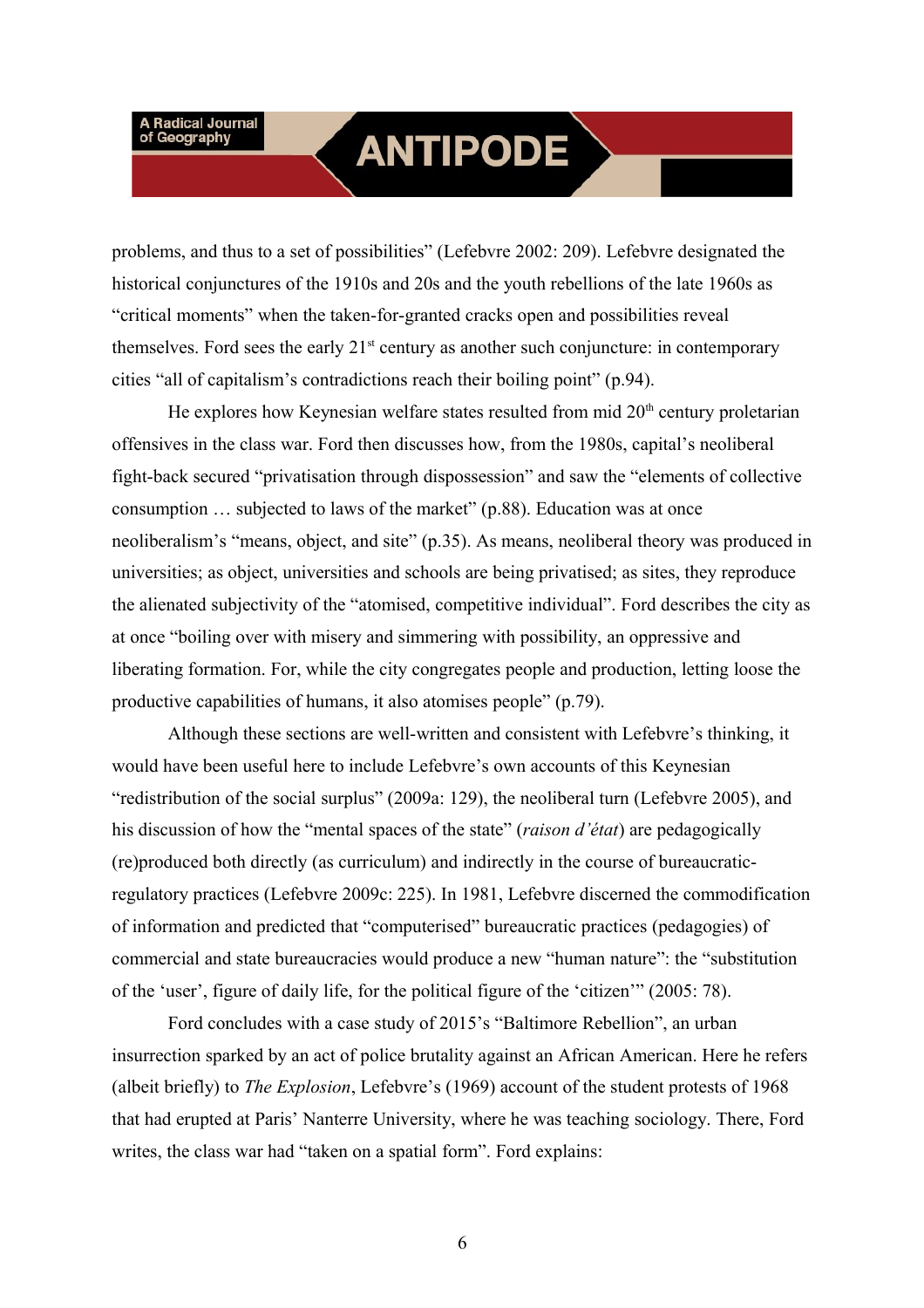## **ANTIPODE**

 … the brutalism of capitalist urban development and control could never fully repress the desires and *jouissance* birthed through the city form for Lefebvre. By harnessing this side of the city dialectic the people who produce the city can reclaim their right to it; the contradictions of the capitalist city had to burst open. (p.79)

As with Paris 1968 and the recent Occupy Wall Street protests, the Baltimore Rebellion involved the "staking out and taking up of space" and "the generation of new alternative spaces" (p.103): "We wanted to attack the exchange-value of the city and reclaim it for use"  $(p.ix)$ .

Although acknowledging that *Productio*n made "fleeting reference" to pedagogy, Ford comments that "nowhere is this pedagogy developed in any cursory–let alone satisfactory–manner" (p.104). Yet some of these "fleeting references" would have been useful–including *pedagogy of appropriation* (discussed later) and (as already mentioned) *dressage*, *education* and *learning* (Lefebvre 2004: 38-45). Instead, Ford imports the pedagogical trilogy of "learning, teaching and studying" from Gert Biesta, a philosopher of education. Today "learning" dominates education discourse. As "always a passage to this world", learning is "a means to a predetermined end". Learning emanates from "representational spaces" of "the conceived". It is quantifiable, measurable, and commodified in the form of "qualifications" accorded exchange value. In contrast, studying operationalises the student–"one who studies". It "names the generation of thought and expression that leaves one intoxicated, encounters with a text or conversation that 'blow one's mind, driven by curiosities that are closer to pleasure, to play, to wandering, to leaving work'". Unlike learning, studying does not require a "destination". As wandering about, studying opens possibilities of "a world beyond the current order of things". (Here Guy Debord's [1958] idea of the *dérive*, which influenced Lefebvre, comes to mind.) Ford locates studying in the "lived", appropriated, "representational spaces" of dwelling, "in that it is concerned with endless playful generation and appropriation, with the discovery and expression of difference" (p.109).

Ford depicts the Baltimore Rebellion as shifting from learning to studying. It began as the kind of organised street protest considered "respectable" in liberal democracies: orderly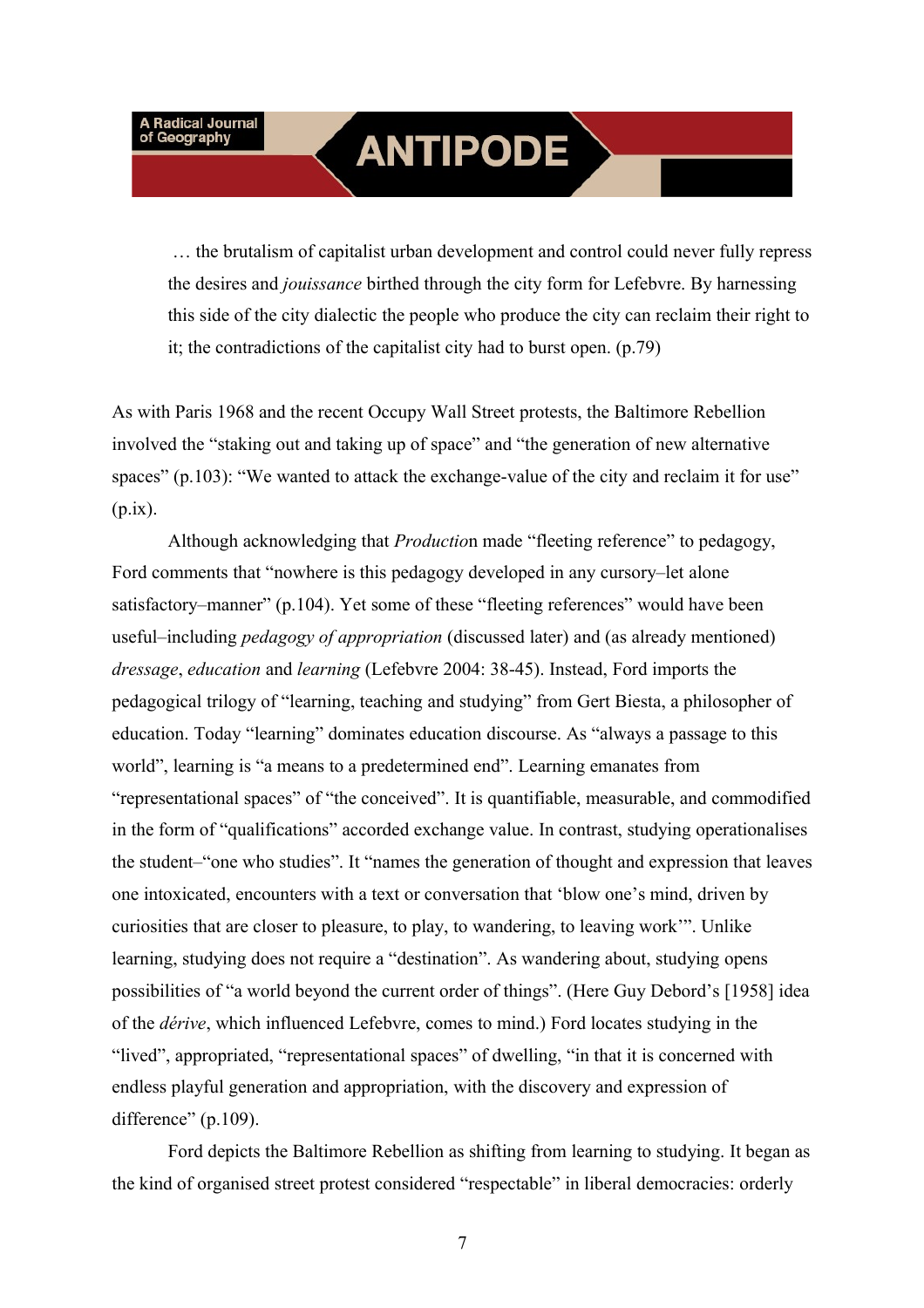### **ANTIPODE**

processions, pre-prepared banners, and chanting of memorised slogans. A shift to studying occurred as "there were cries of indignation and anger and multitudinous swarms forming and disbanding" (p.110), and skirmishes with police. The "rule of exchange value over the city and city life was directly challenged with force as people raided stores for the necessities they had been denied" (p.114). These were not scripted as "leading up to a big finale; they were rehearsals for a revolutionary event, for something that we can't quite envision yet, but we know is immanent in the present" (p.113).

So how is teaching to be understood? Lefebvre (1969: 155) saw schools and universities as valorising "the teacher over the taught" and (re)producing an "ideology of hierarchisation" between "theory" and everyday experience and activities. As "dressage", university learning was reduced to "initiation and esotericism, and fragmented specialisation deprived of totality" (Lefebvre 1969: 155). Is there a role for a teacher in Ford's revolutionary pedagogy for space? Ford starts with Biesta's critique of 20<sup>th</sup> century constructivism, which, infused with developmental psychology, saw the teacher as a resource for learning. Challenging this, Biesta, gives back to the teacher "a form of weak authority" (p.109). The teacher must bring "something new to the student from the outside". Is this "something new" a shared reading of Marx and Lefebvre? Ford seems aware of the danger that even these can be treated as "received knowledge". Future work might connect Lefebvre's (1969) "self-management of learning" with his work on "autogestion" (worker control) (Lefebvre 2009d).

*Education and the Production of Space* is a courageous work by a promising young writer. It is no small ambition "to understand exploitation and oppression in order to rid the world of both and to create a world that we actually deserve" (p.118). Although this book marks a post-doctoral development in Ford's thinking, it is not his first–he and his activist comrades have co-edited several already.<sup>1</sup> Ford is currently editing a special issue on "Lefebvre's Teachings" for the journal *Policy Futures in Education* and, as I write, its contributed papers are appearing online.<sup>2</sup> Deserving careful attention from geographers and

<span id="page-7-0"></span><sup>1</sup> See http://www.depauw.edu/directories/detail/1859753069496/ (last accessed 23 May 2017).

<span id="page-7-1"></span><sup>2</sup> See http://journals.sagepub.com/toc/pfe/0/0 (last accessed 23 May 2017).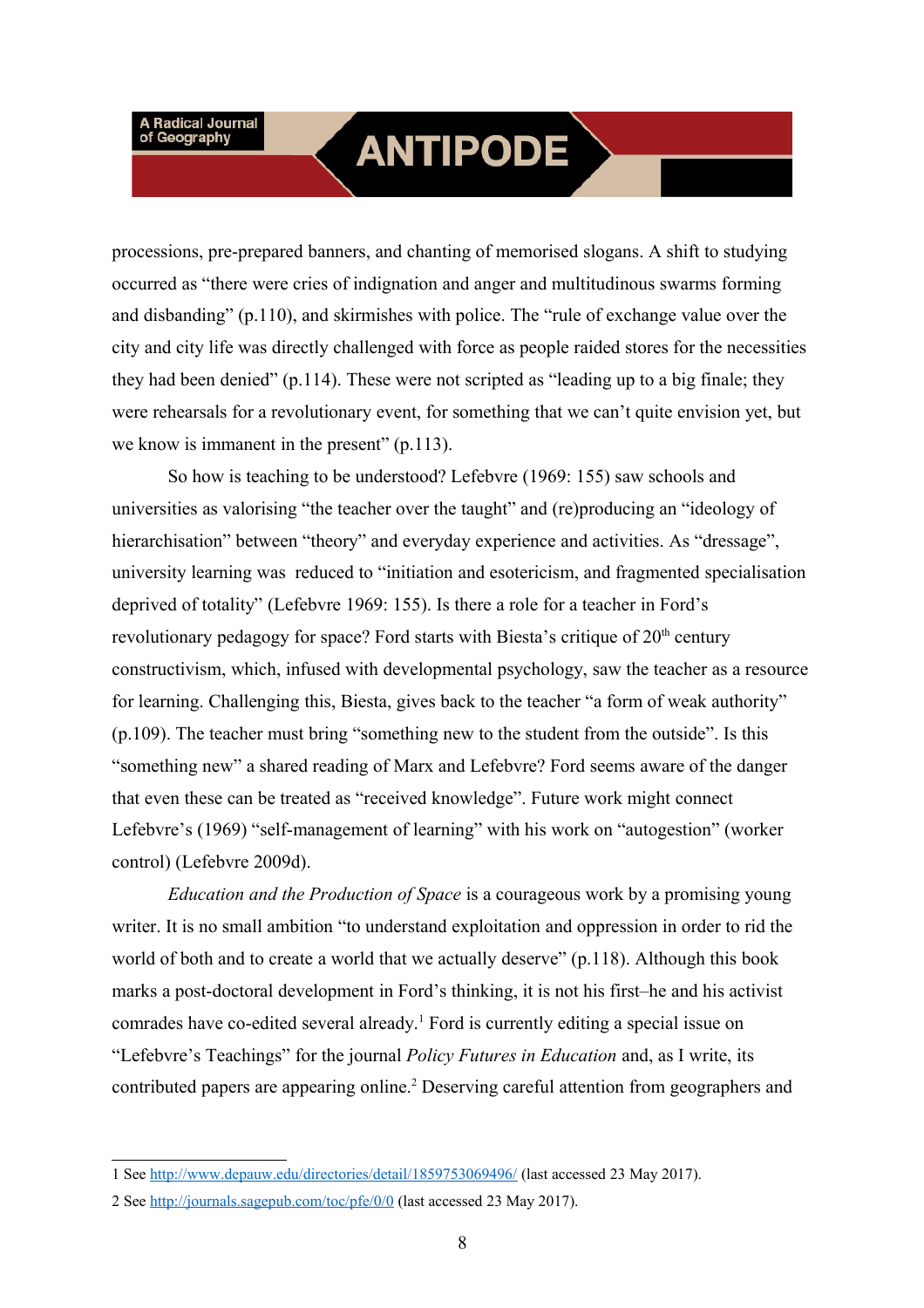## **ANTIPODE**

educators, Ford's at once scholarly and iconoclastic book heralds a promising academic future.

#### *Time, Rhythms, and Emancipation*

In 1958 Lefebvre (1991a: 3) heralded his project to "critique everyday life" as "built entirely around" Marx's concept of alienation. Marx's emphasis had been on *economic* alienation: (Lefebvre 1991a: 178), but regarding his work as unfinished Lefebvre identified "many alienations" (2002: 207), including technological and philosophical. Alhadeff-Jones begins his book with a personal account of his *temporal alienation* as a university teacher in this time of (neoliberal) managerialist intensification. He feels continually "pressed for time", struggling to keep pace with proliferating external deadlines as courses once taught year-long are compressed into shorter units and bureaucracy colonises hours set aside for family, creativity, and rest. Alhadeff-Jones explains: "Because education is about change, and the study of changes involves time, time appears as an unavoidable issue to consider in education" (p.33). The book demonstrates how pedagogies centred on life-history methods can unveil the "formativity" of temporal alienation, advancing possibilities for emancipation.

The book falls into three parts. The first addresses the "study of time in educational sciences". Drawing on Edgar Morin's "paradigm of complexity", its conceptual lexicon spans biology, philosophy, physics, and the human sciences. Newtonian "clockwork metaphors" of time–as quantitative, measurable, and predictable–still infuse today's requirements for unambiguous pedagogical goals. *Chronobiology* measures bodily cycles and periodicities– metabolic, epigenetic, evolutionary. In contrast, phenomenological approaches (notably Heidegger's) distinguish multiple "levels" of temporal experience and languages with which to express them: poetic, mathematical, historical, existential. From the 1960s, ideas such as chaos or *autopoiesis* approached living temporalities as emergences generated by interplay between internal (physiological) and external factors (circadian, seasonal, social).

The process of developing a critical capacity is enabled and constrained by the polyrhythms of everyday living. Alhadeff-Jones reviews sociological and anthropological literature on temporal constraints in educational institutions, the ways these are experienced, and how they have evolved through history. The temporal regularity and predictability of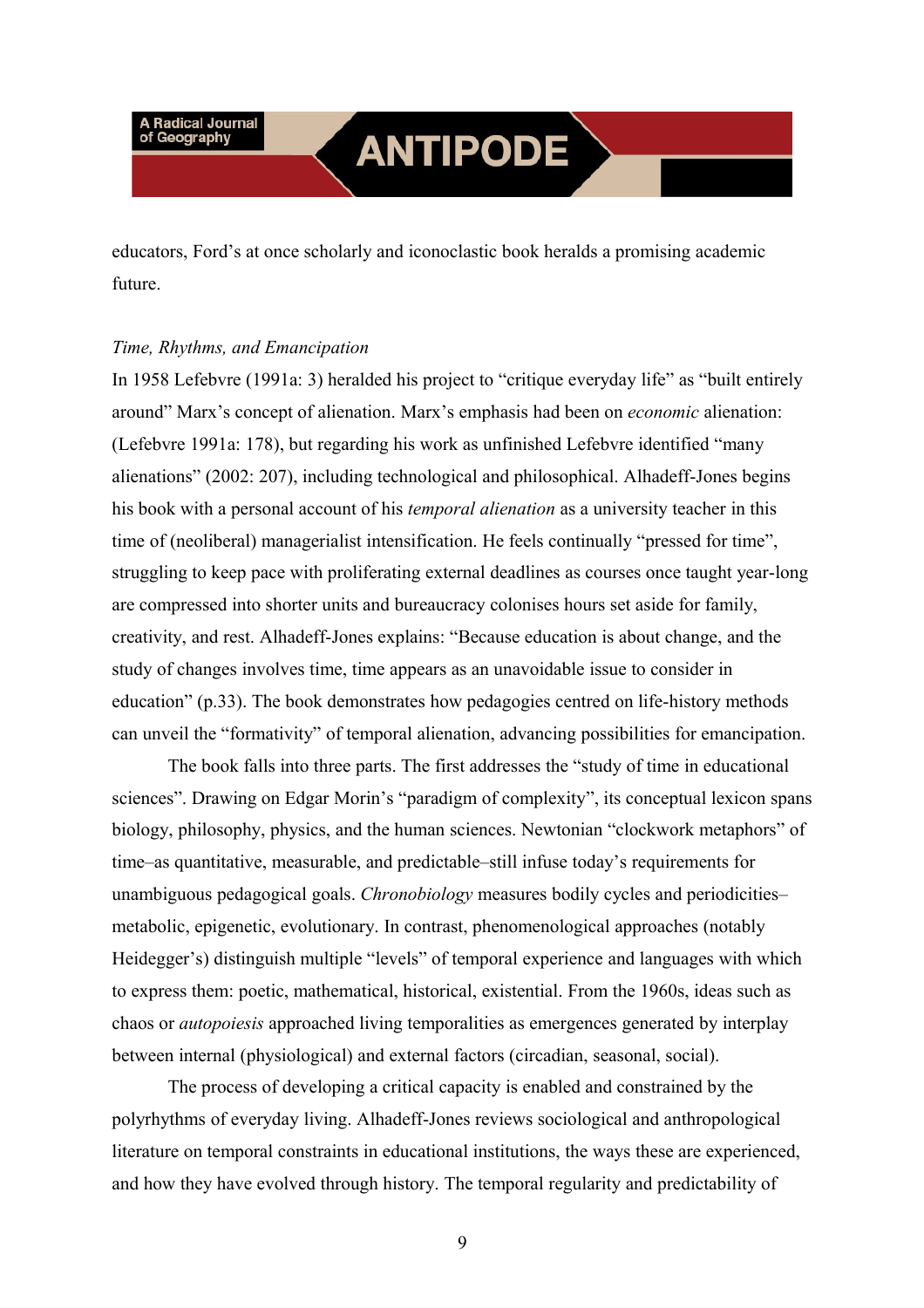### **ANTIPODE**

institutional time "may explain why innovative curricula, more unusual teaching strategies, that lessen the predictability of an otherwise fairly regular temporal environment may lead to a sense of cognitive unease in teachers and students" (p.57).

The second part of the book addresses the "evolution of temporal constraints and the rhythms of education". It begins with four historical case studies: the rhythmic recitations of the Torah in early Jewish education; the drills and gymnastics of ancient Greek schools for (aristocratic) "good citizens"; the ritualised disciplinary regimes of medieval monastic schools; and the introduction of school regulations during the Early Modern period. The turn of the first millennium saw "God's time" challenged by merchants' urban clock time. During the Renaissance, the proliferation of printed texts re-rhythmed the pace of study. In the  $17<sup>th</sup>$ century Comenius devised a strict "order of reading" of prescribed texts taught by monitors. This was, Alhadeff-Jones suggests, "inspired by monastic education revised through the lens of efficiency" (p.84). The Industrial Revolution and rise of capitalism saw the assimilation of childhood to schooling and its patterning as analogous to the (adult) working day's rhythms of capitalist production. The telegraph, telephone, and radio erased spatial distance and the electrification of cities undermined circadian rhythms of darkness and light. At the turn of the  $20<sup>th</sup>$  century, emerging trends (including the Romantic movement) in education fought the rigid linearity of economic rationalism through new "rhythmic pedagogies" centred on music and movement (Jaques-Dalcroze), dance (Laban), gymnastics (Bode) and spirituality (Steiner).

In the second half of the  $20<sup>th</sup>$  century American researchers (eg. Bloom, Carroll) systematised "instructional time" according to scientific models. Rather than "bright or dull", children were deemed "fast or slow" as emphasis shifted from teaching time to learning time. What was referred to as "New" (or "Progressive") education encouraged non-graded schools (Dewey, Montessori) and individualised (project based) curriculum. Teachers were caught in a double-bind–between the economic logic of efficiency and the democratic value of equity. In France, systems theory and structuralism had gained ascendancy and any idea of "rhythm" lost its traction until it resurfaced in new scientific fields. *Chronobiology* explored children's biological rhythms and *chronopsychology* their rhythms of vigilance, attention, and cognition. Policy changes resulted when French authorities recognised that social and school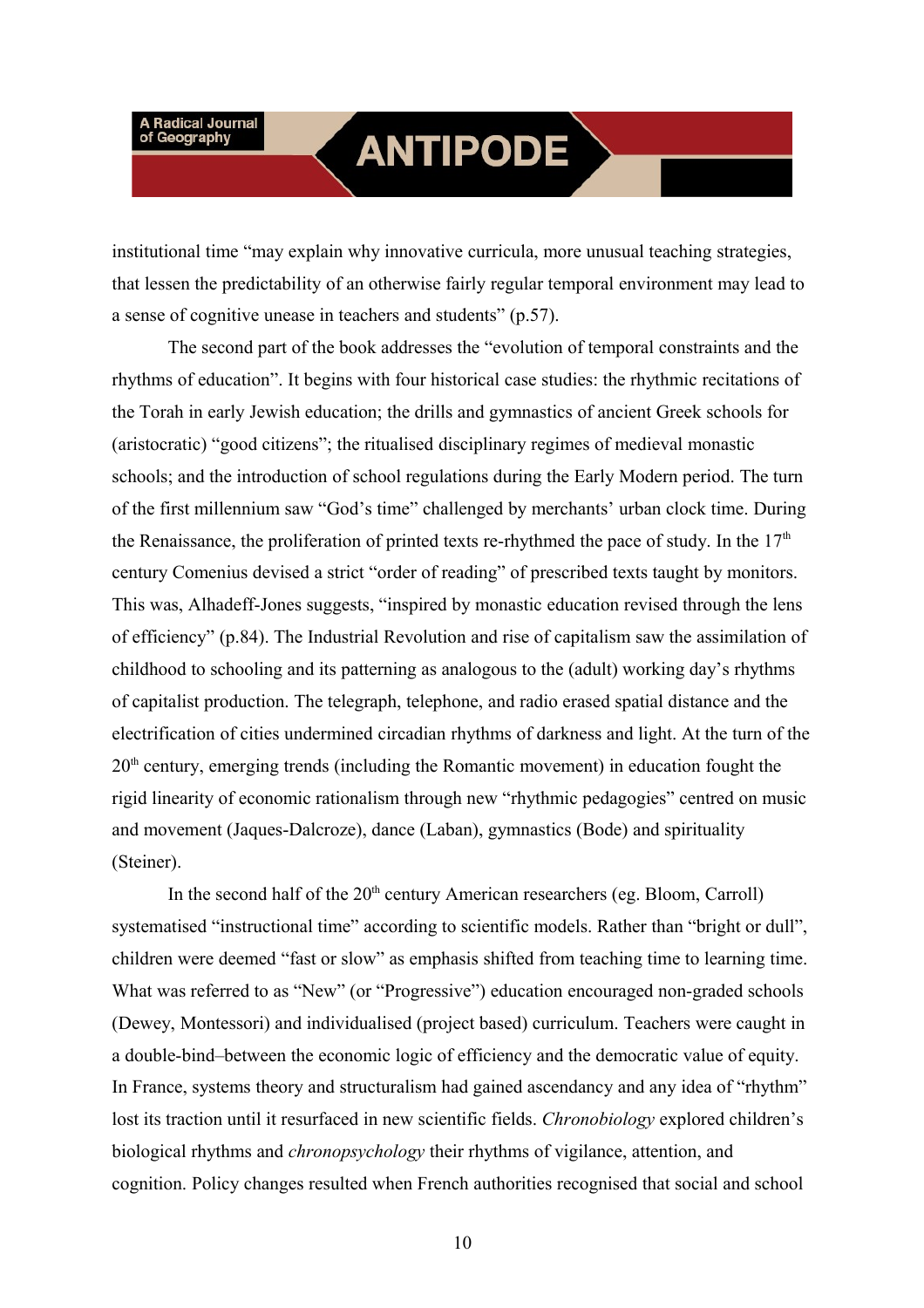### **ANTIPODE**

rhythms were not attuned to those of children. Next Alhadeff-Jones introduces rhythms of lifelong learning: Bergson's and Bachelard's conflicting visions of time; Whitehead's sequence of educational "flows", from romance (freedom), to precision (discipline), and generalisation. He outlines historical changes in vocational training's patterns of "*alternance*" between periods spent in the workplace, on study, in sleep, and on holidays.

The third and final section is entitled "Theorising the rhythms of emancipation in education". Alhadeff-Jones describes emancipation as a temporal phenomenon composed through specific rhythms that must be contextualised in relation to temporal alienation. An emancipatory pedagogy enables people to "combine and balance the rhythms and times that compose the historicity of their lives to fight against the experience of schitzochrony" (p.183). Influenced by, but critical of, Jacques Rancière, Alhadeff-Jones–citing Biesta (who also featured in Derek Ford's book)–views the critical pedagogy of Paulo Freire and others as grounded in inequality between "knowledgeable emancipatory pedagogue" and "ignorant students". Alhadeff-Jones sees Lefebvre's (2004) *Rhythmanalysis* as a promising alternative.

Focussing on people's experiences of *lived rhythms*, rhythmanalysts identify the *social arrhythmias* that open up "critical moments"–"jolts" that uncover possibilities. Alhadeff-Jones reviews the influence of *Rhythmanalysis* on two generations of French scholars, whose works are not yet translated and remain unknown in English. He introduces Gaston Pineau and Rémi Hess as pioneers, then Galvani's and Lesourd's works on higher education.

Alhadeff-Jones then offers us an analytical lexicon: including *pattern*, *periodicity* and *movement* (Sauvanet); *épreuve* (recurring tropes of a narration), *epiphany* (life-changing insight or breakthrough), and *syncope* (space of renewal). As did Ford, Alhadeff-Jones adopts Lefebvre's idea of the "moment" when possibilities are revealed. While Ford views the moment as a historical conjuncture, Alhadeff-Jones addresses it at a more personal level by means of his case study of Ruth, a young woman student who–through the cultural dissonances of study and travel–emancipates herself from a restricting familial situation in village Italy. Here he could have referred to the "poets, artists, creative intellectuals … [who] derive their inspiration from a marginal situation" (Lefebvre 1969: 133). Curiously, though,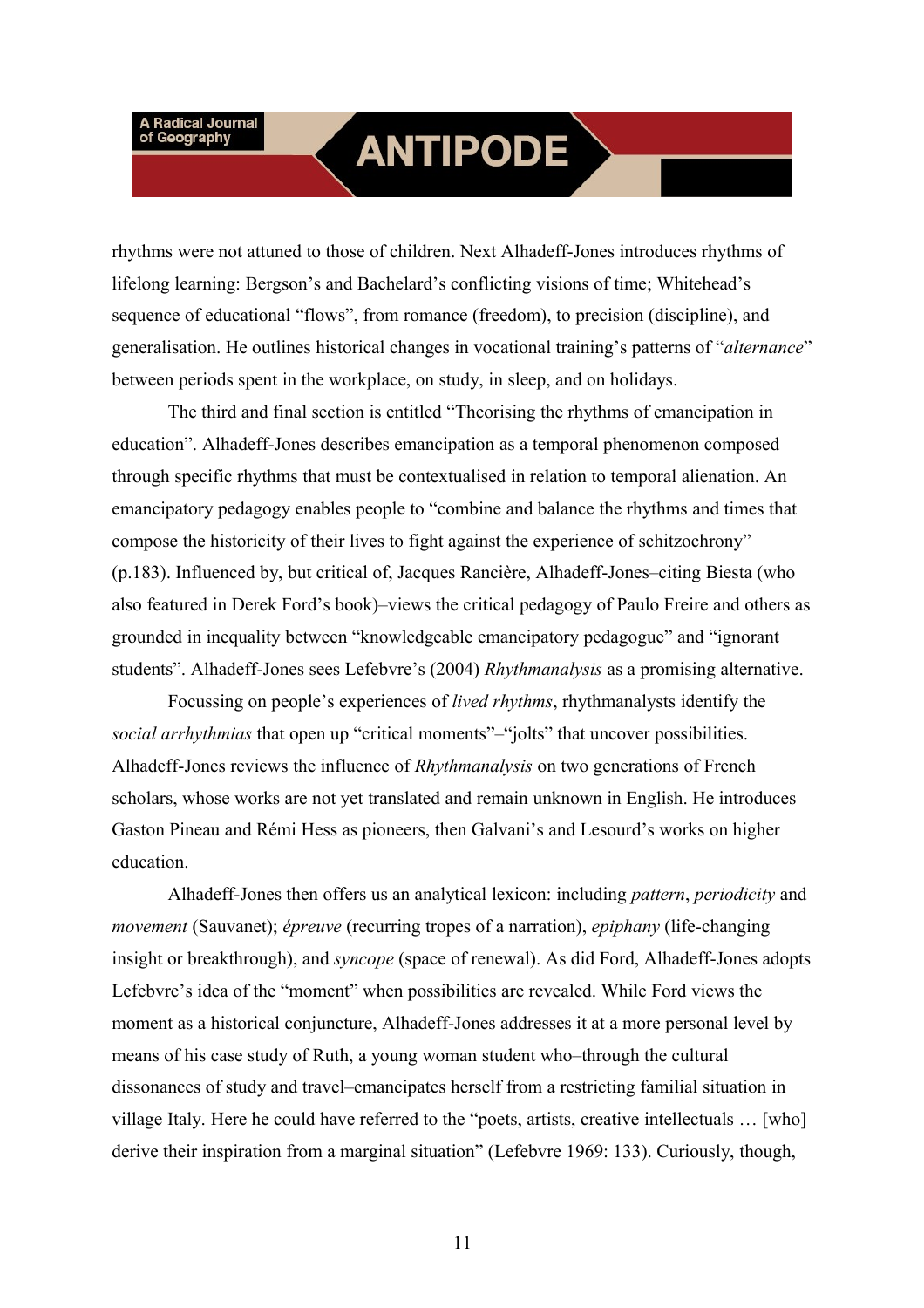### **ANTIPODE**

in an example sensitive to a young female's experience and perspective, references to French feminist theories of time are missing (see e.g. Kristeva 1986).

A moment "results from a choice or attempt to single a form of experience out", or, in Lefebvre's terms, it is "people's active appropriation of everyday life" (p.194). Alhadeff-Jones writes: "Designating a moment as such is a fundamental operation because it provides the person with a principle of coherence to organise and intensify the meaning of what would be otherwise experienced, either as a continuous repetition of everyday routines or as a discontinuous sum of everyday experiences" (p.194). He alludes to Foucault's idea of transgression: "As a flash, transgression may be seen as the discontinuity that gives subjectification and emancipation their meaning" (p.196). He continues: "From a temporal perspective, emancipation can therefore be interpreted as the moment of rupture emerging from the repetition of a pattern of transgression" (p.196). Demonstrating how social, historical, and corporeal rhythms intertwine, this example identifies individual rhythms, the collective rhythms of social context, and how they eventually synchronise. Since this is a case study of a student in Alhadeff-Jones's adult education course on time, presumably his role as teacher was to introduce to her (in Biesta's terms) "something new" in the sense of the analytical vocabulary outlined in this book.

*Time and the Rhythms of Emancipatory Education* is not an easy read: expect to be tossed in oceans of new names and jargon. The text is inflected with French grammatical idiom that occasionally I found distracting–it would have benefited from a thorough Englishlanguage copy-edit. From a "Lefebvrian" perspective, I would have liked more historical landmarks to contextualise the French educators whose timeframes and intellectual antecedents overlapped with his. Although the book is limited to the French, German, and occasionally American educational contexts, it opens spaces to insert British and Commonwealth writers, policies, and institutions. The book is well indexed so offers a useful reference work, especially for those able to access works in French by Hess, Pineau, and others. Until such works are translated, Alhadeff-Jones's book will remain a lone authority on these educational texts. A long, slow read, but well worth the effort.

In *Production*, Lefebvre (1991b: 205) wrote: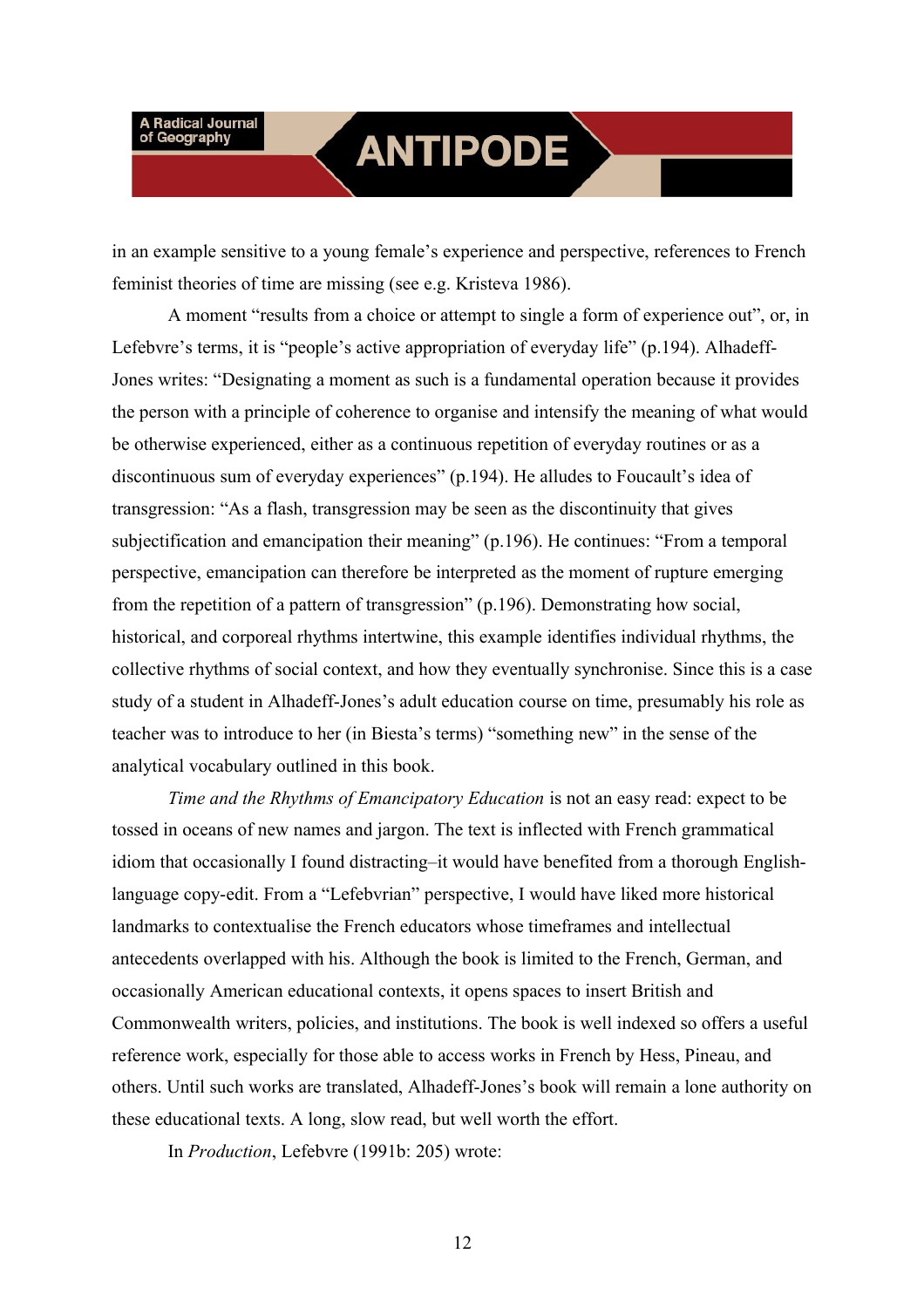# **ANTIPODE**

It is possible to envision a sort of "rhythm analysis" which could address itself to the concrete analysis of rhythms, and perhaps even to their use (or appropriation). Such an approach would seek to discover those rhythms whose existence is signalled only through mediations, through indirect effects or manifestations. Rhythm analysis might eventually even displace psychoanalysis, as being more concrete, more effective, and closer to a pedagogy of appropriation (the appropriation of the body, as of spatial practice).

So, while Ford's book is focussed on the appropriation of space, Alhadeff-Jones is concerned with the appropriation of time through bringing to awareness the polyrhythms of everyday experience. Together, both are suggestive of what Lefebvre might have been referring to by a "pedagogy of appropriation". These books are, hopefully, just a start in what must be a transdisciplinary conversation.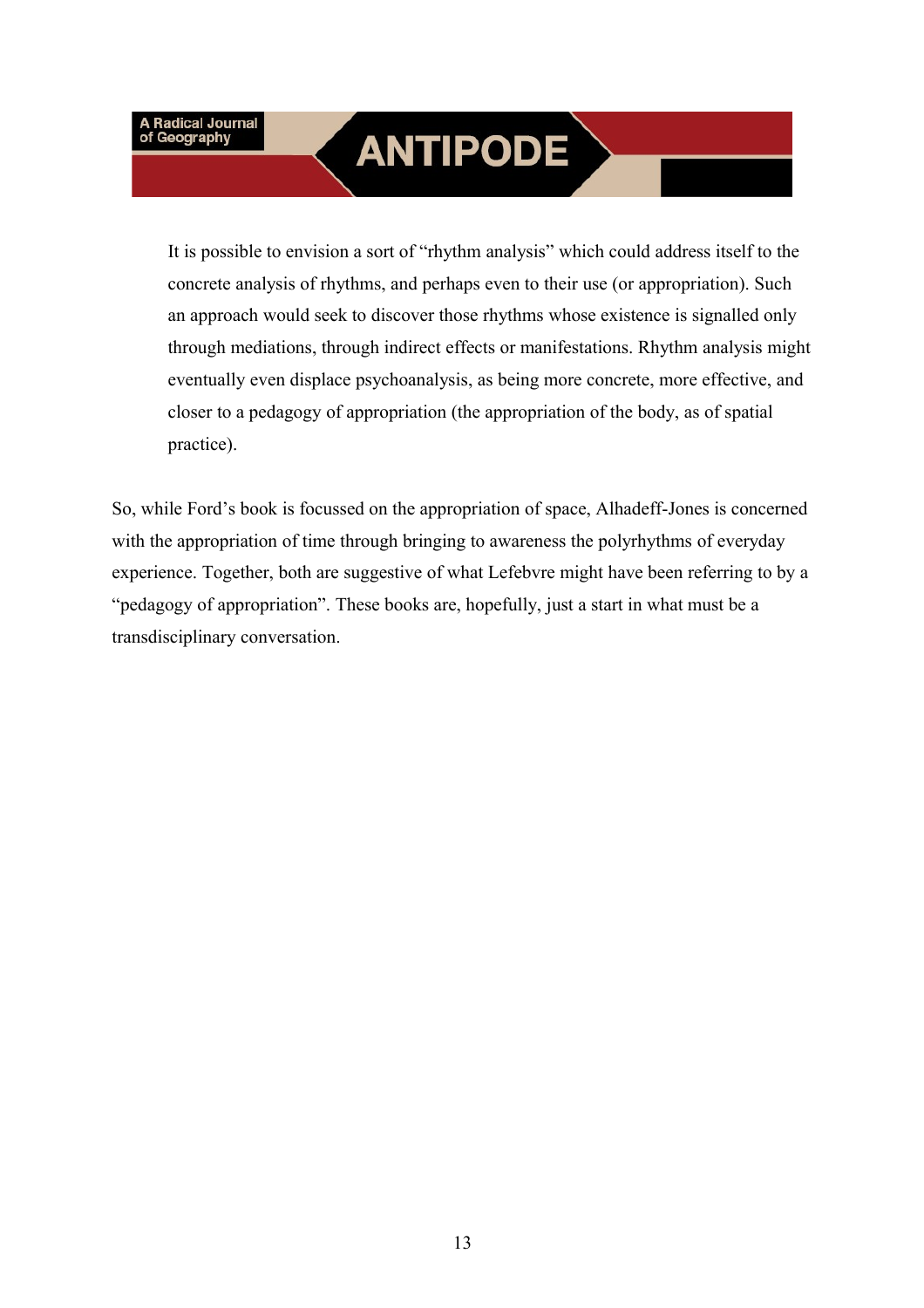## **ANTIPODE**

#### **References**

- Debord G (1958) Theory of the dérive. *Internationale Situationniste* http://www.cddc.vt.edu/sionline/si/theory.html (last accessed 23 May 2017)
- Elden S (2004) Introduction. In H Lefebvre *Rhythmanalysis: Space, Time and Everyday Life* (trans S Elden and G Moore) (ppvii-xv). New York: Athlone
- Elden S (2006) Between Marx and Heidegger: Politics, philosophy, and Lefebvre's *The Production of Space*. *Antipode* 36(1):86-105
- Gulson K L and Symes C (2007) *Spatial Theories of Education: Policy and Geography Matters*. New York: Routledge
- Kipfer S (2009) Preface. In H Lefebvre *Dialectical Materialism* (trans J Sturrock) (ppxiiixxxii). Minneapolis: University of Minnesota Press
- Kristeva J (1986) *The Kristeva Reader* (ed T Moi). New York: Columbia University Press
- Lefebvre H (1969) *The Explosion: Marxism and the French Upheaval* (trans A Ehrenfeld). New York: Monthly Review Press
- Lefebvre H (1991a) *Critique of Everyday Life, Vol 1* (trans J Moore). London: Verso
- Lefebvre H (1991b) *The Production of Space* (trans D Nicholson-Smith). Oxford: Blackwell
- Lefebvre H (1996) *Right to the City*. In E Kofman and E Lebas (eds) *Henri Lefebvre:* 
	- *Writings on Cities* (trans E Kofman and E Lebas) (pp63-181). Oxford: Blackwell
- Lefebvre H (2002) *Critique of Everyday Life, Vol 2: Foundations for a Sociology of the Everyday* (trans J Moore). London: Verso
- Lefebvre H (2004) *Rhythmanalysis: Space, Time, and Everyday Life* (trans S Elden and G Moore). New York: Athlone
- Lefebvre H (2005) *Critique of Everyday Life, Vol 3: From Modernity to Modernism* (trans G Elliott). London: Verso
- Lefebvre H (2009a) Comments on a new state form. In N Brenner and S Elden (eds) *Henri Lefebvre: State, Space, World* (trans G Moore, N Brenner and S Elden) (pp124-137). Minneapolis: University of Minnesota Press